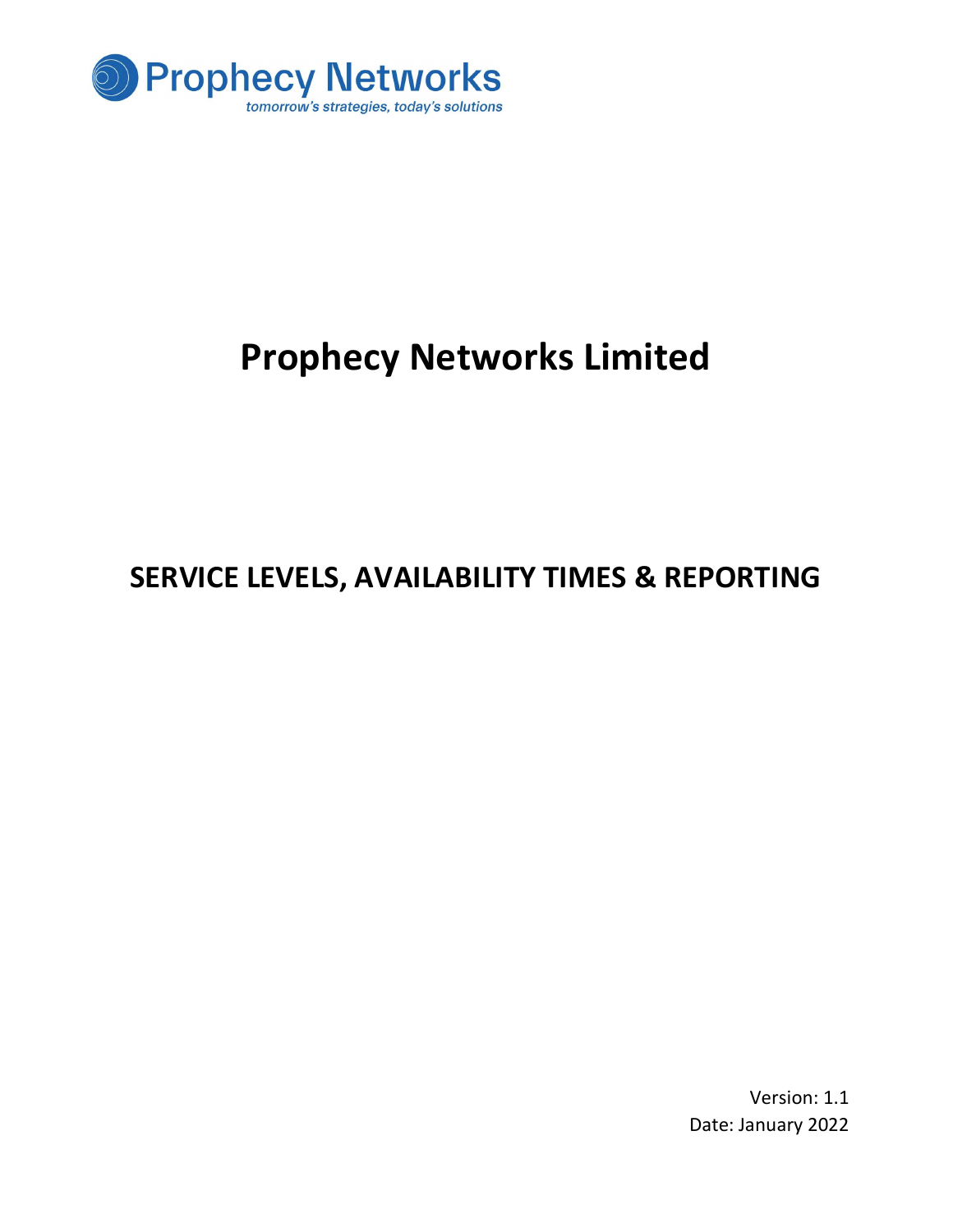

# Table of Contents

| 12 |  |
|----|--|
| 13 |  |
|    |  |
|    |  |
|    |  |
|    |  |

Prophecy Networks Limited **Example 2018** 2019 12:00:00 Manual Accounts 2019 12:00:00 Manual Accounts 2019 12:00:00 Manual Accounts 2019 12:00:00 Manual Accounts 2019 12:00:00 Manual Accounts 2019 12:00:00 Manual Accounts 2

Level 5, 276-278 Lambton Quay PO Box 25-200 Wellington, 6011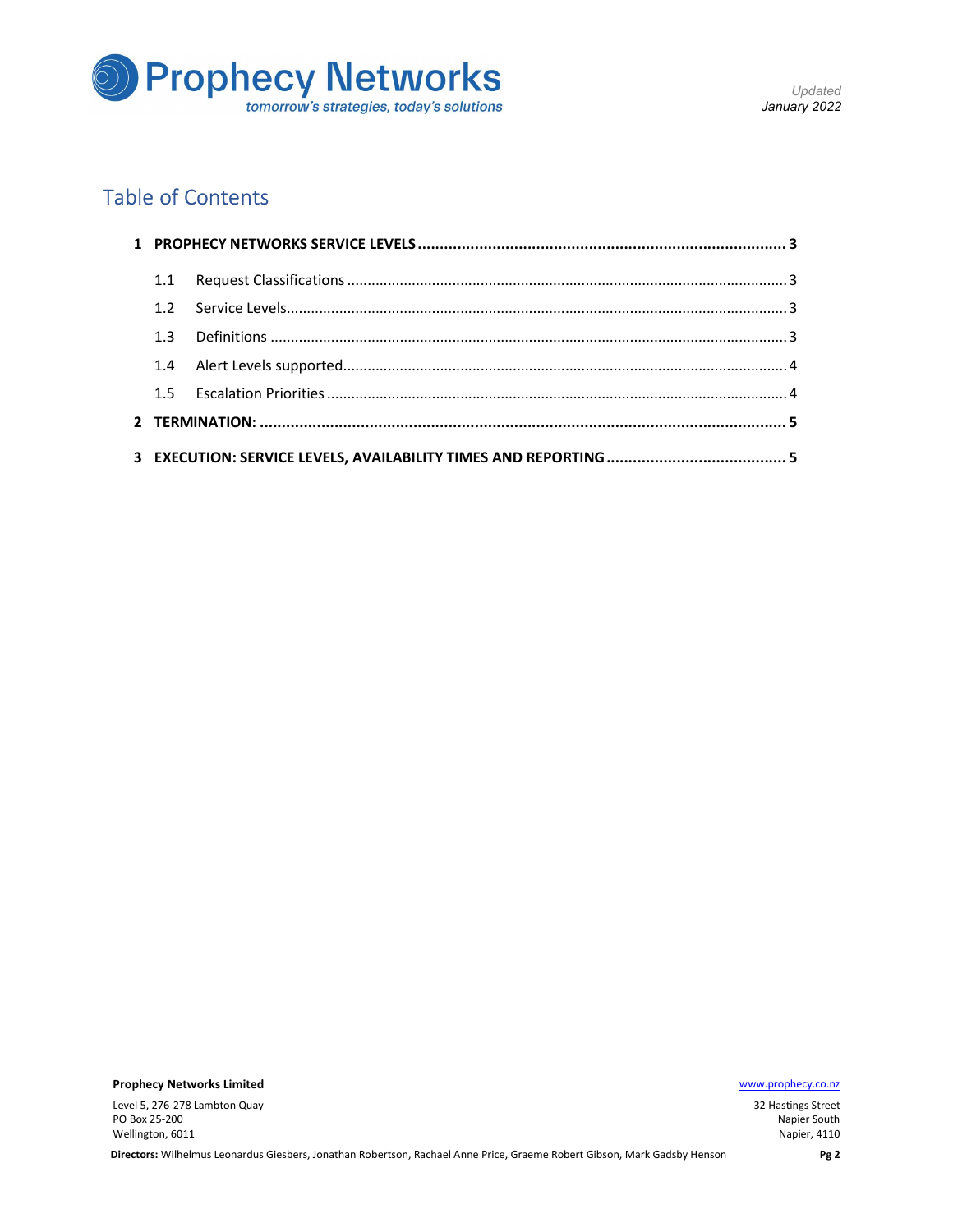

# 1 PROPHECY NETWORKS SERVICE LEVELS

### 1.1 Request Classifications

Jobs logged will be categorised as follows:

| <b>Priority</b>   | <b>Definition</b>                                                                                       |
|-------------------|---------------------------------------------------------------------------------------------------------|
| P1 (High)         | Means system is down for all sites, or a key service is not functioning.                                |
| P2 (Medium)       | Means time critical request, where ability to function normally is impacted or at risk.                 |
| P3 (Low)          | Means non-time critical request.                                                                        |
| P4 (Project work) | Any other work, as defined and agreed in Project Scope of Works under separate commercial<br>agreement. |

Priority may be varied by agreement.

## 1.2 Service Levels

| <b>Priority</b>     | <b>Response</b>          | <b>Restore</b>            | <b>Fix</b>     |
|---------------------|--------------------------|---------------------------|----------------|
| $P1 = High$         | 1 hour                   | Within half a working day | 5 working days |
| $P2 = Medium$       | 2 hours                  | Within 5 working days     | As agreed      |
| $P3 = Low$          | Same or next working day | Within 25 working days    | As agreed      |
| <b>P4 = Project</b> | As agreed                | As agreed                 | As agreed      |

## 1.3 Definitions

| <b>Respond</b> | Requests for service will be responded to within the agreed hours of availability, where Response<br>means that Prophecy will register the request in our tracking system, and make contact by phone<br>with the originator of the request. |
|----------------|---------------------------------------------------------------------------------------------------------------------------------------------------------------------------------------------------------------------------------------------|
| <b>Restore</b> | Means that the service is restored to a functional state. This may include special instructions or<br>actions needing to be taken, or that the service has limited functionality for a period of time.                                      |
| Fix            | Means that a corrective update, patch, upgrade or replacement hardware is made available, or that<br>Service is fully restored to an agreed state.                                                                                          |

The implementation of any update, patch, upgrade or replacement hardware will be dependent on approval to proceed under Change Control.

**Prophecy Networks Limited With the Community of the Community Community Community Community Community Community Community Community Community Community Community Community Community Community Community Community Community** 

Level 5, 276-278 Lambton Quay PO Box 25-200 Wellington, 6011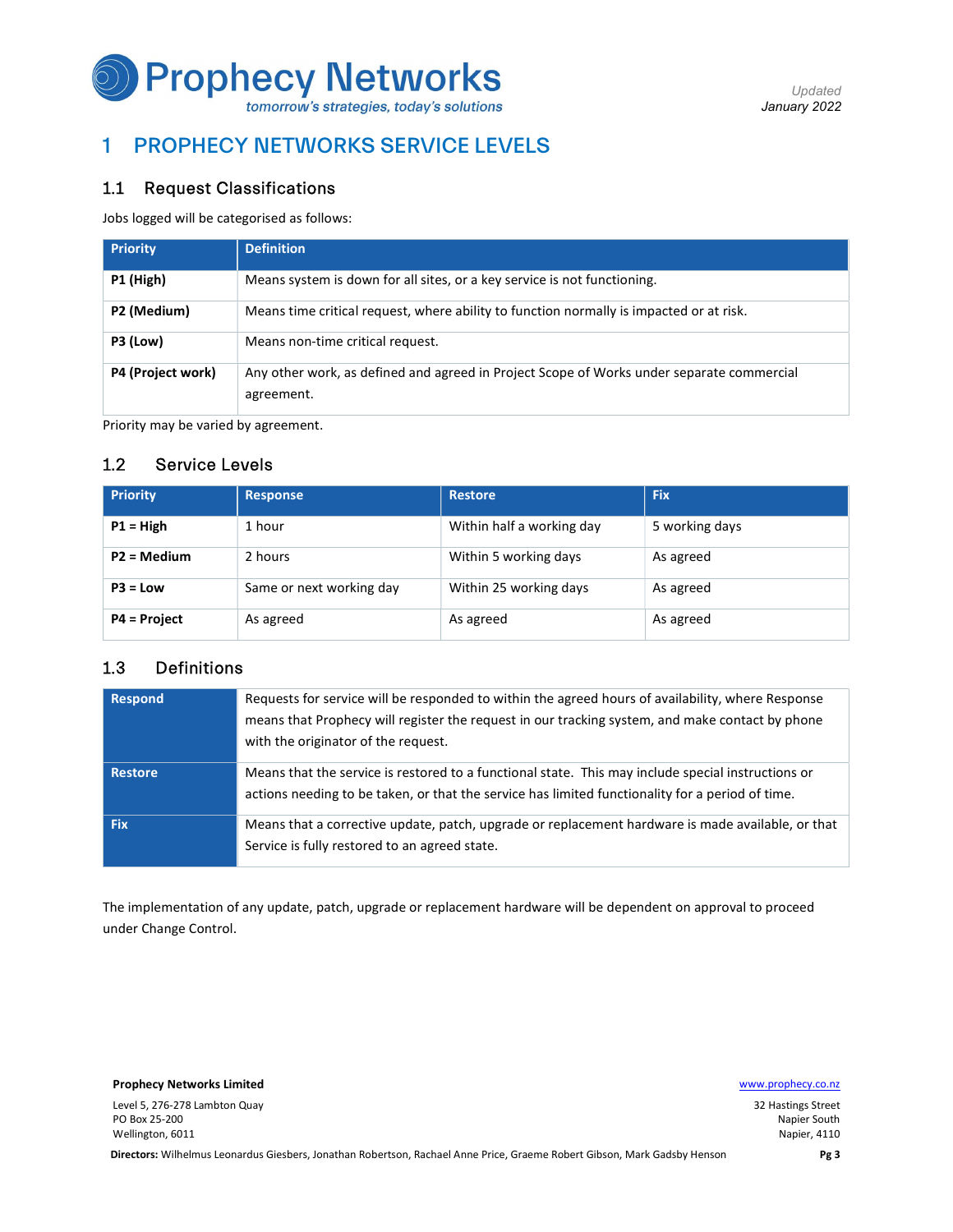

Updated January 2022

### 1.4 Alert Levels supported

- A1: Systems that affect multiple users and or sites
- A2: Systems that don't cause a critical outage, but put critical systems in a "degraded state"
- A3: Backups and redundant services, that are important enough to be dealt with any day of the week but can wait until daytime
- A4: Systems that are "non-critical", and whose loss doesn't impact business
- A5: Systems that are managed by customers, Prophecy does not take action on these alerts (however monitoring state is still recorded)

### 1.5 Escalation Priorities

#### Priority A1

- 1. E1 24x7 Email and txt alert to on-call email / phone, duty manager every 5 minutes
- 2. E2 24x7 After 15 minutes alert to Email and txt to support staff every 5 minutes
- 3. E3 24x7 After 30 minutes alert to management every 30 minutes

#### Priority A2

- 1. E1 24x7 Email and txt alert to on-call email / phone, duty manager every 15 minutes
- 2. E2 24x7 After 2 hours Email and txt to support staff every 15 minutes
- 3. E3 24x7 After 4 hours escalation to management every 30 minutes

#### Priority A3

- 1. E1 7am-9pm x7 Email and txt alert to on-call email / phone, duty manager every 15 minutes
- 2. E2 7am-9pm x7 After 2 hours Email and txt support staff every 15 minutes
- 3. E3 7am-9pm x7 After 4 hours escalation to management every 30 minutes

#### Priority A4

- 1. E1 8:30am-5pm x5 days Email and txt alert to on-call email / phone, duty manager every 30 minutes
- 2. E2 8:30am-5pm x5 After 2 hours Email and txt support staff every 30 minutes
- 3. E3 8:30am-5pm x5 After 4 hours escalation to management every 30 minutes

#### Priority A5

1. Informational only, no escalation or alerting

#### **Prophecy Networks Limited With Channels and Channels and Channels and Channels and Channels and Channels and Channels and Channels and Channels and Channels and Channels and Channels and Channels and Channels and Channels**

Level 5, 276-278 Lambton Quay PO Box 25-200 Wellington, 6011